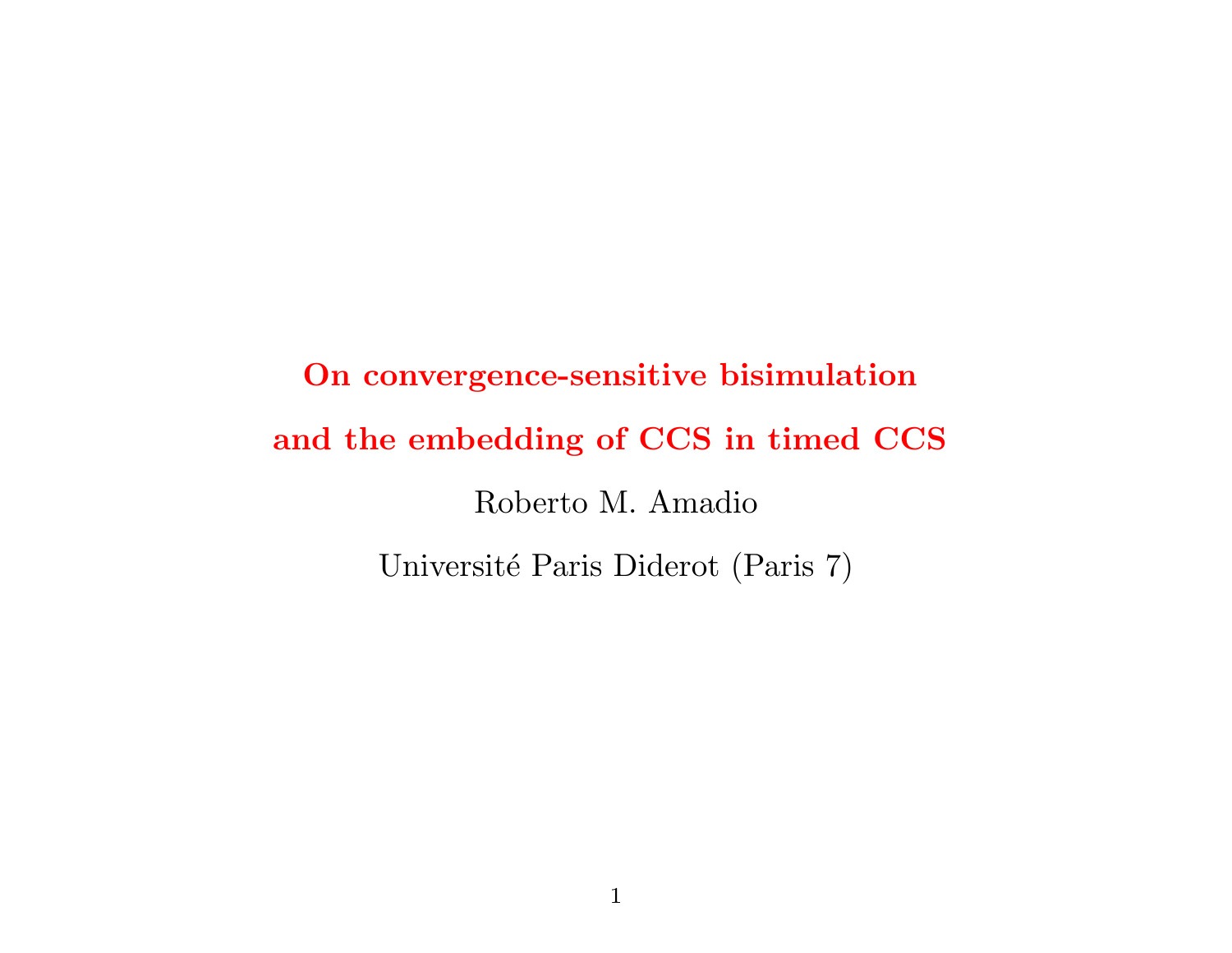# **Motivations**

1. Build a notion of bisimulation just from internal reduction and (static) contexts.

Internal reduction induces a notion of convergence. Take this as basic observable (rather than labels or barbs).

NB Previous approaches (we are aware of) take (some form of) convergence and labels (or barbs) as basic observable Ref Walker 90.

2. Have an 'intuitive' semantic framework that spans both asynchronous/untimed and synchronous/timed models. In particular understand how asynchronous/untimed behaviours can be *embedded fully abstractly* into synchronous/timed ones. Ref Milner 83, CCS vs. SCCS.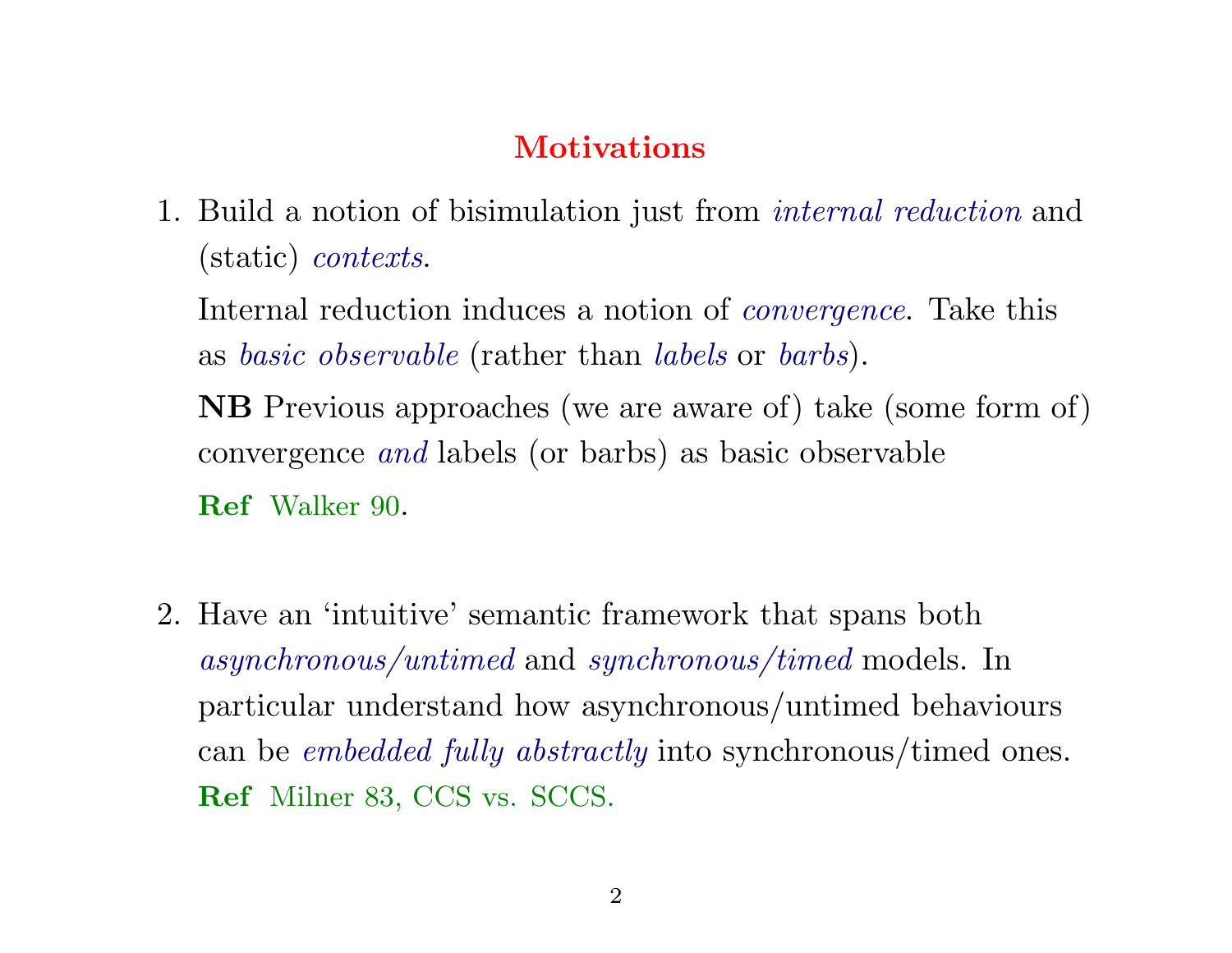### Time and convergence

Time passes exactly when no internal computation is possible, *i.e.*, when the system has *converged*.

Ref Berry-Cosserat 88, Yi 91, Nicolin-Sifakis 94, Hennessy-Regan 95. . . Formally, suppose  $\stackrel{\tau}{\rightarrow}$  describes internal computation and  $\stackrel{\text{tick}}{\rightarrow}$ describes the passage of one unit of time. Then

$$
P \stackrel{\mathsf{tick}}{\rightarrow} \cdot \ \ \text{iff} \ \ P \not \stackrel{\tau}{\rightarrow} \cdot
$$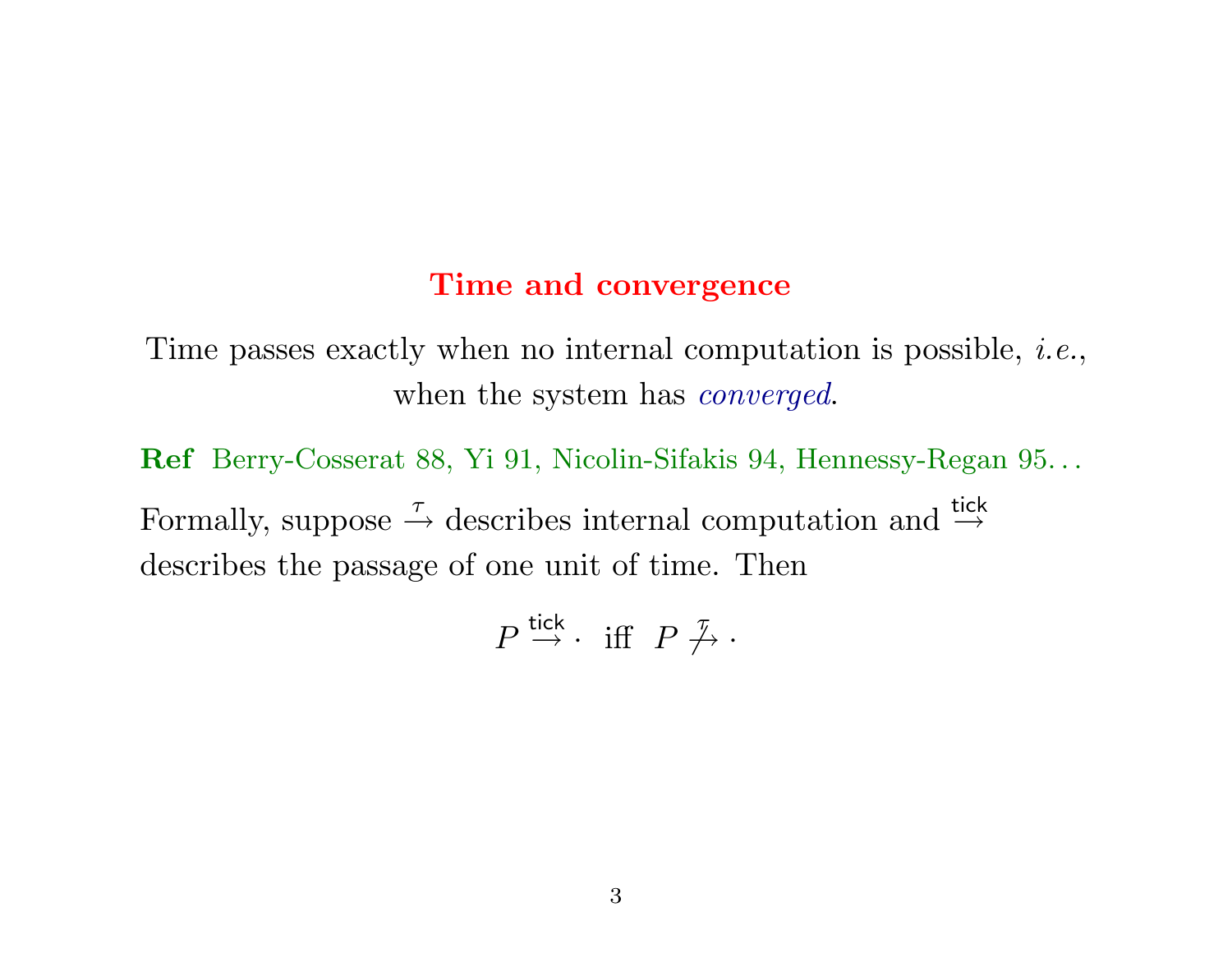An elementary playground: timed CCS CCS processes with *else\_next* operator  $P ::= 0 | a.P | (P | P) | P \triangleright P | ...$ 

'Sequential' evaluation context

 $E ::= \left[ \begin{array}{c|c} 1 & E \triangleright P \end{array} \right]$ 

Internal reduction Assuming | AC:

 $E[a.P] | E'[\overline{a}.Q] | R \stackrel{\tau}{\rightarrow} (P | Q) | R$ 

Passage of time

$$
\begin{array}{c}\n\hline\n0 \stackrel{\text{tick}}{\rightarrow} 0 \\
\hline\n\end{array}\n\qquad\n\begin{array}{c}\n\hline\na.P \stackrel{\text{tick}}{\rightarrow} a.P \\
\hline\nB[a.P] \triangleright Q \stackrel{\text{tick}}{\rightarrow} Q\n\end{array}\n\qquad\n\begin{array}{c}\nP_i \stackrel{\text{tick}}{\rightarrow} Q_i \quad (P_1 \mid P_2) \stackrel{\mathcal{T}}{\rightarrow} \cdot \\
(P_1 \mid P_2) \stackrel{\text{tick}}{\rightarrow} (Q_1 \mid Q_2)\n\end{array}
$$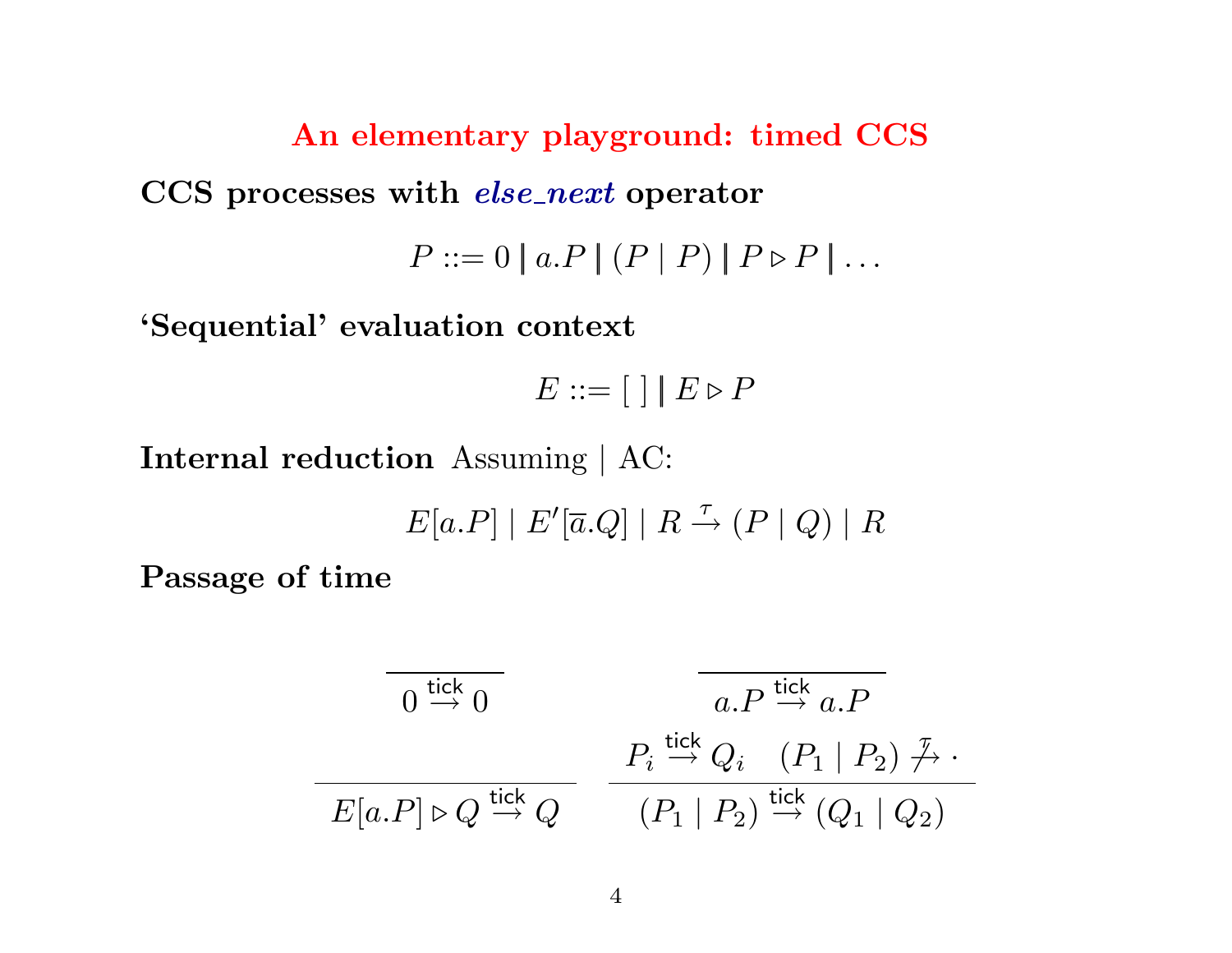## Untimed vs. timed behaviours

**Definition**  $P$  is a CCS process if it does not contain the else-next operator.

Remark The language is designed so that CCS processes are a good candidate to represent untimed/asynchronous behaviours:

- CCS processes are closed under internal reduction (and 'labelled' reduction too).
- CCS processes are *time insensitive*: if P is a CCS process and  $P \stackrel{\text{tick}}{\rightarrow} Q$  then  $P = Q$ .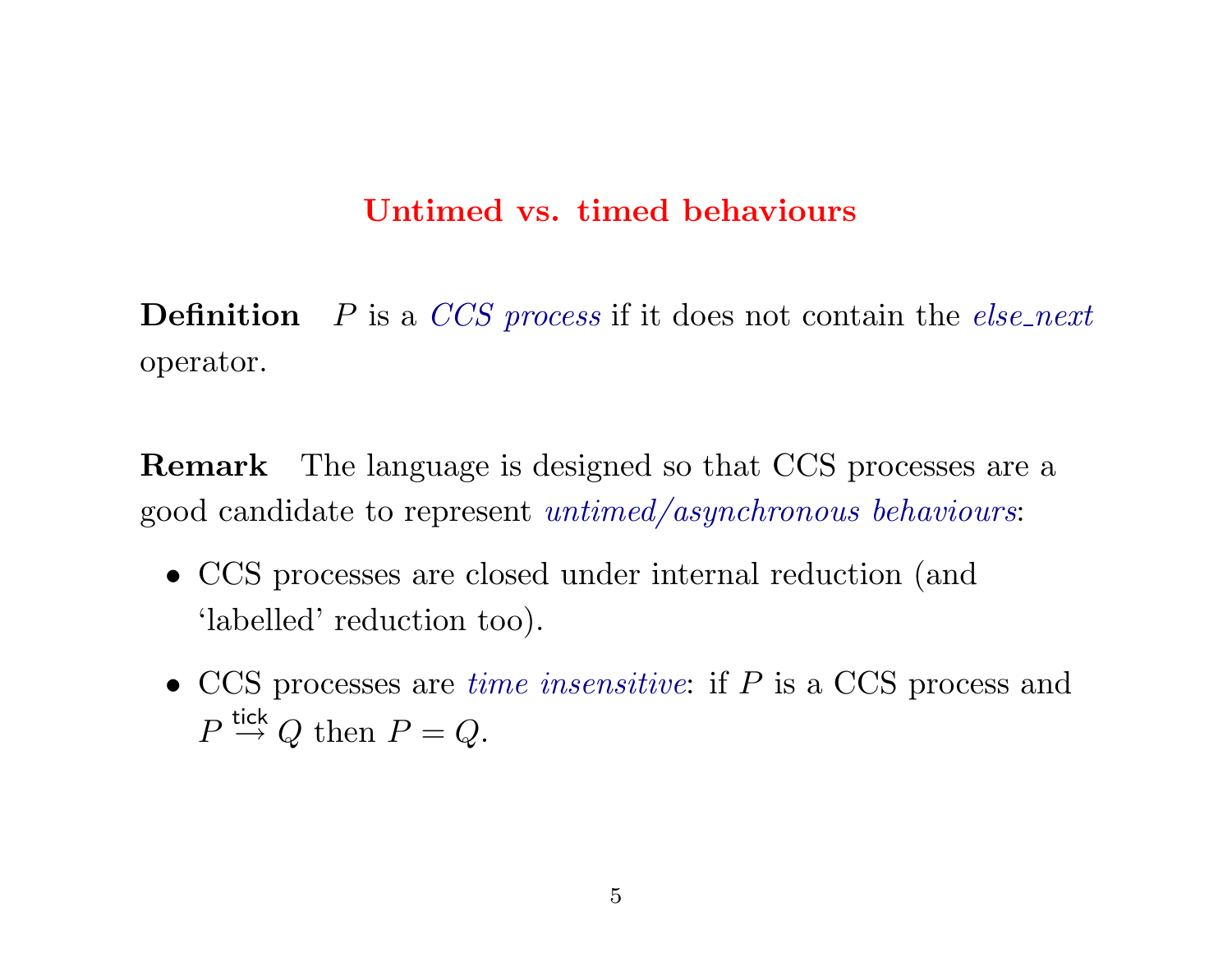# Questions (cf. motivations)

- 1. Can we define a bisimulation semantics starting from the  $\stackrel{\tau}{\rightarrow}$ and  $\xrightarrow{\text{tick}}$  reductions and a notion of (static) context?
- 2. Is the resulting equivalence on TCCS processes conservative over the equivalence on CCS processes?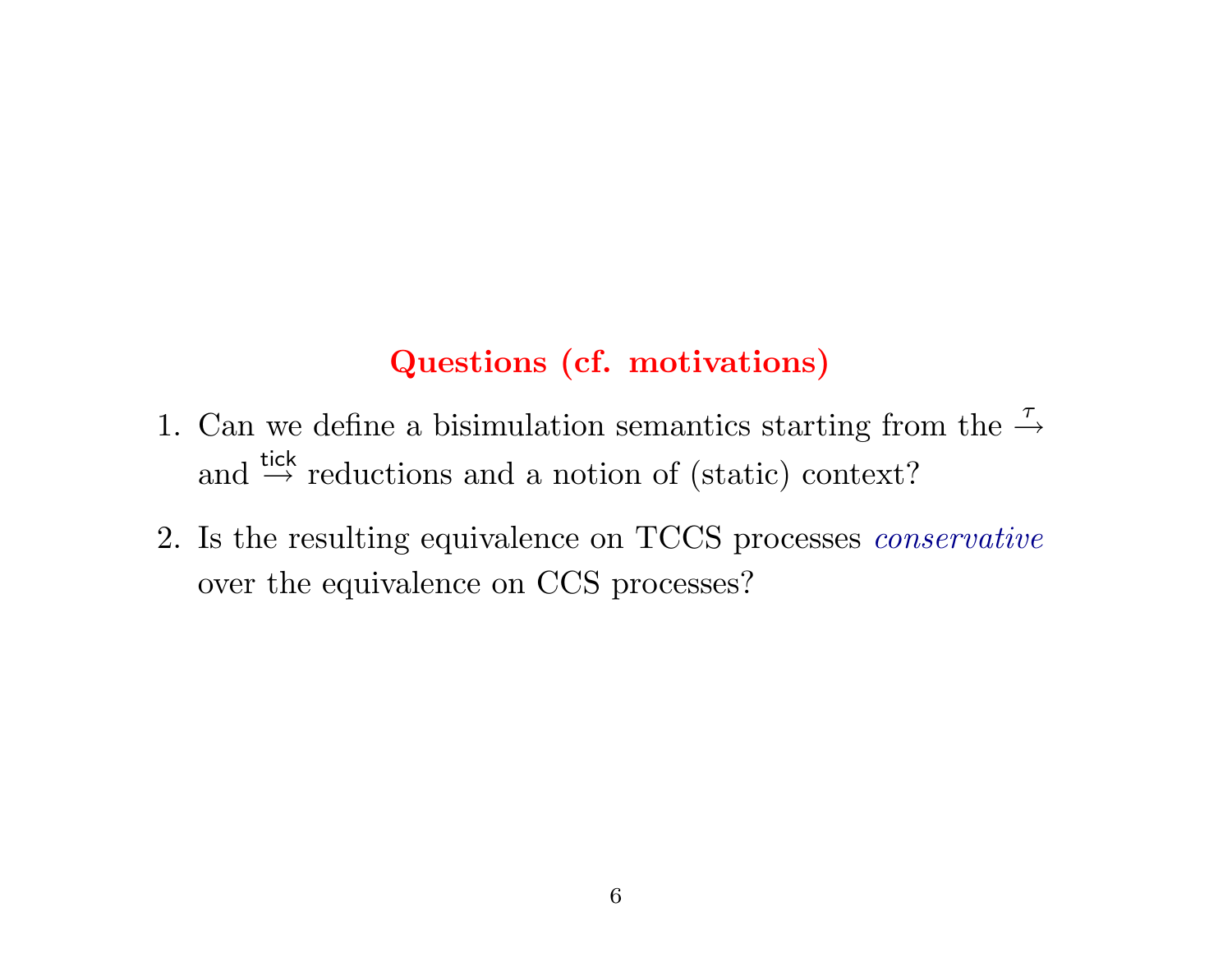### Convergence sensitive bisimulation

Some notation:

- $P \downarrow$  if  $P \not\stackrel{\tau}{\rightarrow} \cdot$ .
- $P \Downarrow$  if  $P \stackrel{\tau}{\Rightarrow} Q$  and  $Q \downarrow$ .
- Static contexts:  $C ::= [ \ | \ | \ C \ | \ P \ | \ \nu a C.$

A symmetric relation  $\mathcal R$  on processes is a *bisimulation* if  $PRQ$ implies:

$$
\textbf{cxt} \qquad \frac{C \text{ static context}}{C[P]\mathcal{R}C[Q]}
$$

$$
\text{red} \quad \frac{P \stackrel{\mu}{\Rightarrow} P', \quad \mu \in \{\tau, \text{tick}\}}{Q \stackrel{\mu}{\Rightarrow} Q', \quad P' \mathcal{R} Q'}
$$

where  $\stackrel{\mu}{\Rightarrow}$  is 'weak' reduction. Let  $\approx$  be the largest bisimulation.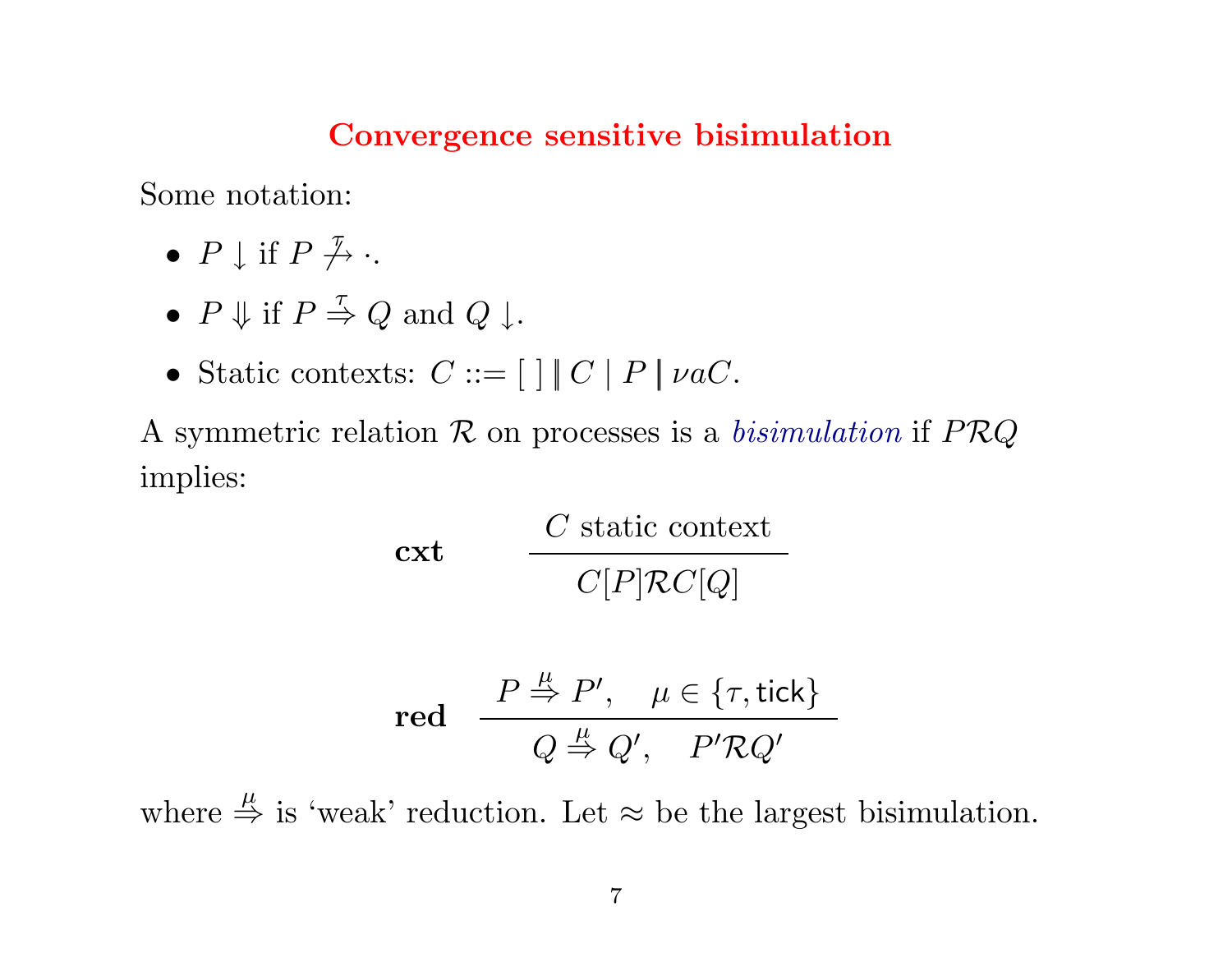# Remarks

- On CCS processes,  $P \stackrel{\text{tick}}{\rightarrow} \cdot \text{ iff } P \downarrow$ .
- Hence on CCS processes we have:  $(1)$  may convergence as basic observable, (2) bisimulation under internal reduction, and (3) preservation under static CCS contexts.
- Because CCS contexts are less than TCCS contexts, it is not obvious that the TCCS bisimulation is conservative over the CCS one.
- Indeed, conservativity *fails* for:
	- testing semantics Ref Hennessy-Regan 95  $a.(b + c.b) + a.(d + c.d) = \stackrel{test}{CCS} a.(b + c.d) + a.(d + c.b).$
	- the usual convergence-insensitive bisimulation:  $0 \approx_{ccs}^{u} \Omega$ .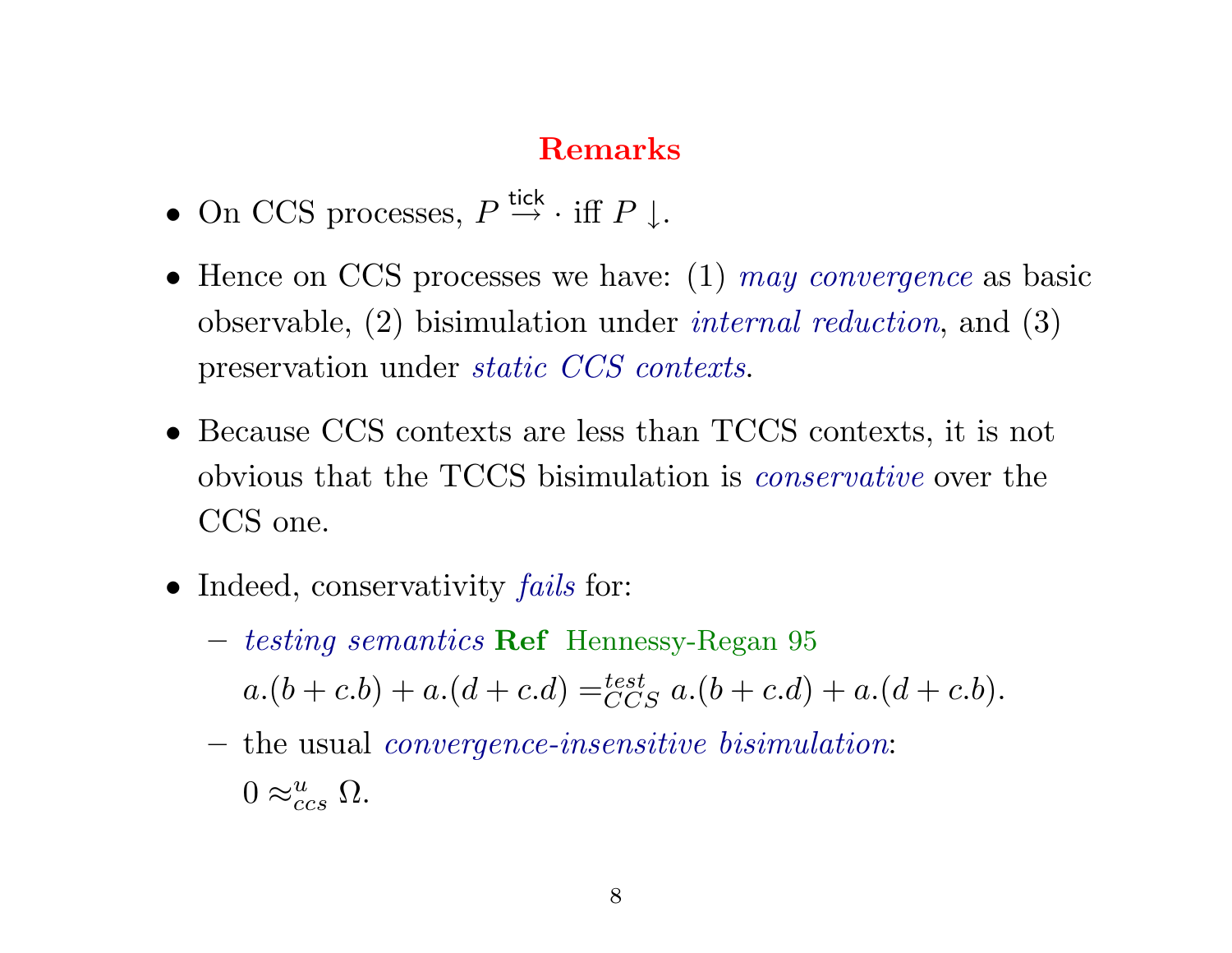#### Some useful concepts

**Stable commitment**  $P \Downarrow_a$  if  $P \stackrel{\tau}{\Rightarrow} Q$ ,  $Q \downarrow$  and  $Q$  is ready to communicate on a.

Contextual convergence  $P \Downarrow_C \text{if } \exists C \text{ static context } C[P] \Downarrow.$ 

**NB**  $P \Downarrow_C$  iff  $\exists Q$  CCS process  $(P | Q) \Downarrow$ .  $\Omega = \tau \tau \dots$  is the prototypical process such that  $\Omega \nparallel_C$ .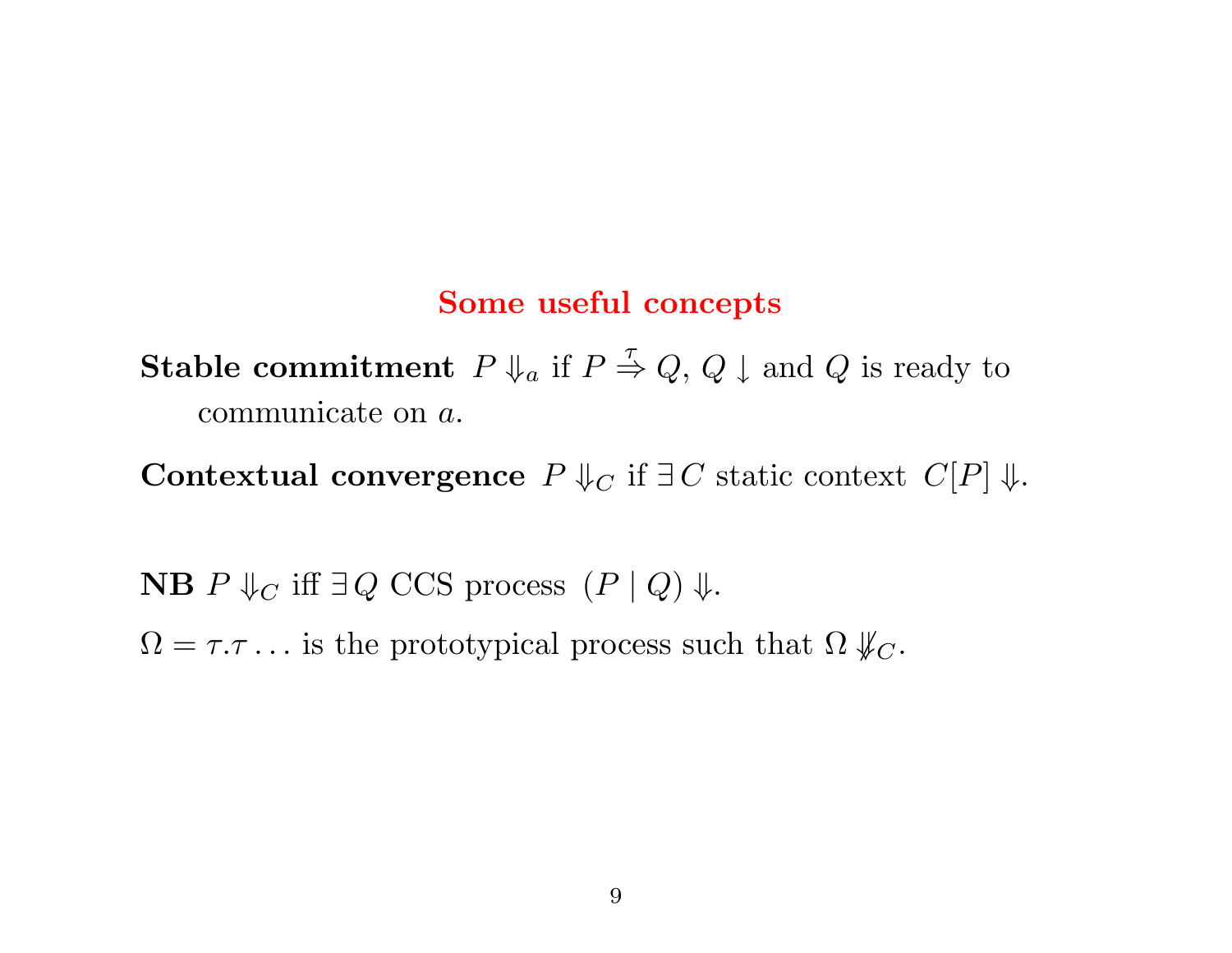## Some properties of bisimulation

1. Bisimilar processes have the same stable commitments.

Reduce to the situation:  $P \downarrow, Q \downarrow, P \stackrel{a}{\rightarrow}$ . Take  $C = (\lceil \cdot \rceil \mid \overline{a}.\Omega).$ Then  $C[P] \nsubseteq$ . Note  $C[Q] \Downarrow$  if and only if  $Q \nrightarrow{q}$ .

- 2. Bisimilar processes cannot be separated by the contextual convergence.
- 3. All processes which are not contextual convergent are identified. E.g.  $\Omega \approx (\Omega \mid a)$ .

Intuition: divergence makes all observations impossible.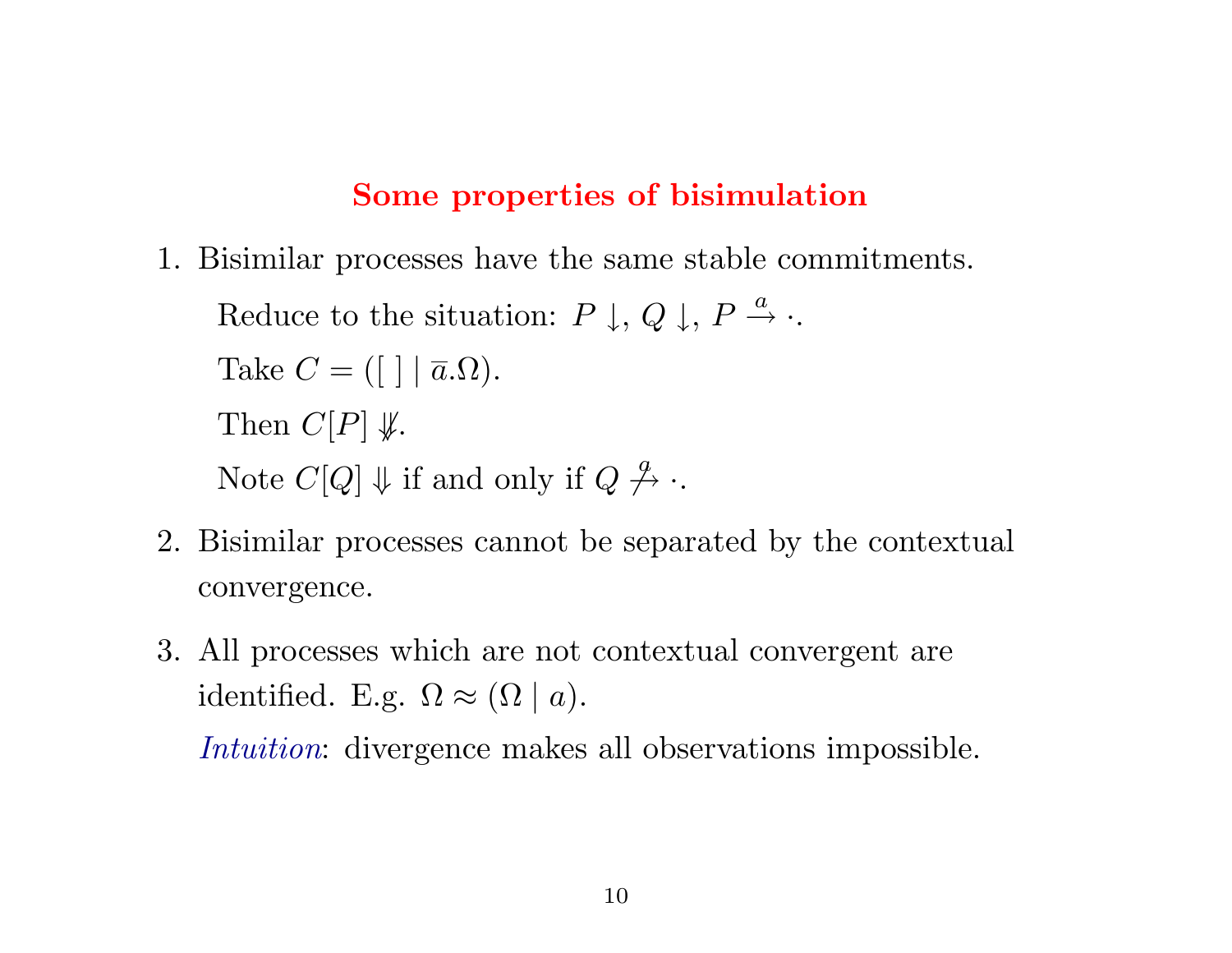# A labelled bisimulation

- To characterise the bisimulation we rely on the *usual labelled* transition system for (T)CCS.
- We replace the *stability under context* condition with a suitable condition on labelled transitions.
- A symmetric relation  $R$  on processes is a *labelled bisimulation* if  $PRQ$  implies ( $a$  is a communication action):

$$
\begin{array}{ll}\n\text{lab} & P \Downarrow_C, \qquad P \stackrel{a}{\Rightarrow} P' \\
\hline\nQ \stackrel{\alpha}{\Rightarrow} Q', \quad \alpha \in \{a, \tau\}, \quad P' \mathcal{R} Q', \quad (P' \Downarrow_C \supset \alpha = a)\n\end{array}
$$

$$
\text{red} \qquad \qquad \frac{P \stackrel{\mu}{\Rightarrow} P', \mu \in \{\tau, \text{tick}\}}{Q \stackrel{\mu}{\Rightarrow} Q', \quad P' \mathcal{R} Q'}
$$

Denote with  $\approx^{\ell}$  the largest labelled bisimulation.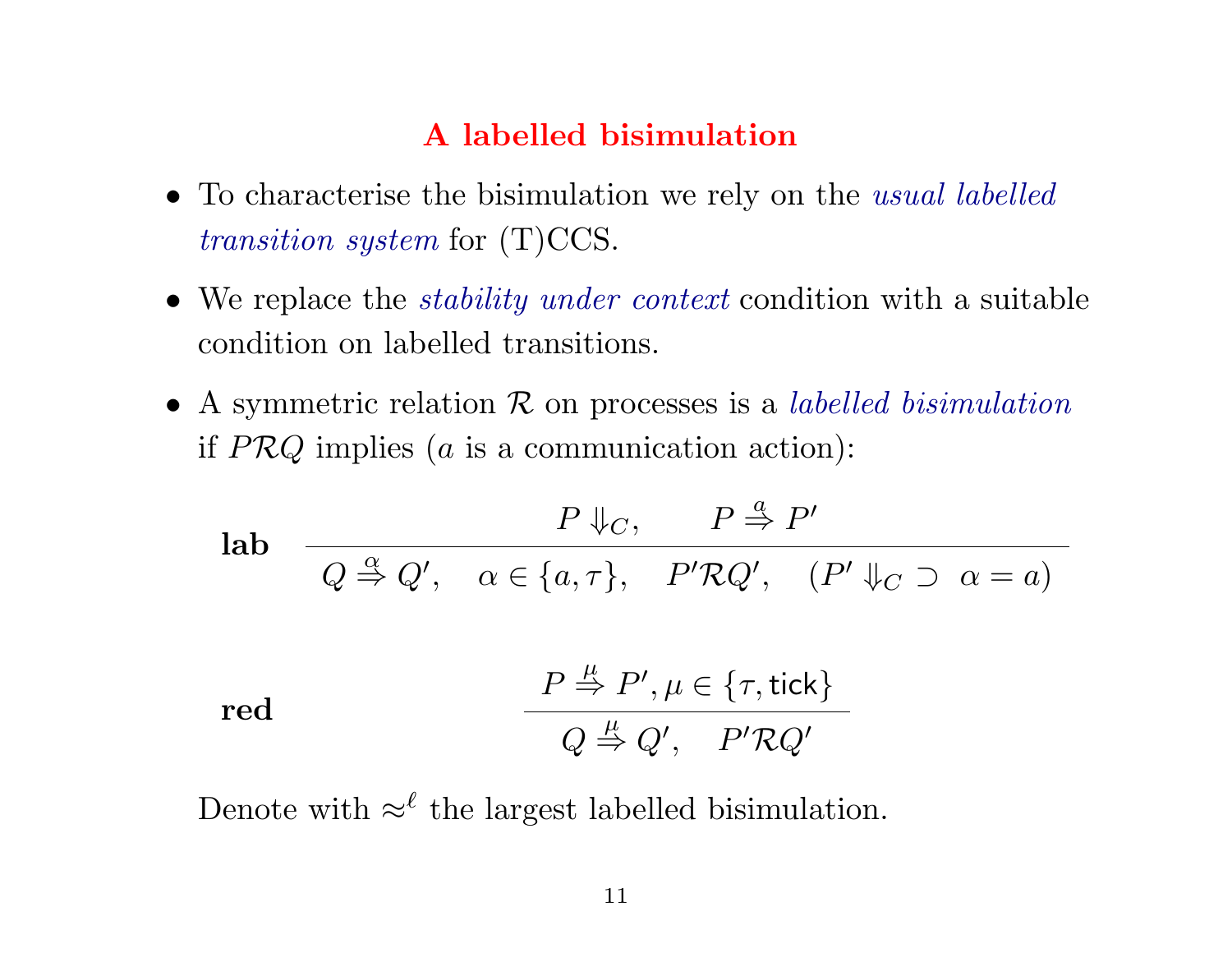#### Characterisation

The labelled bisimulation characterizes the (contextual) bisimulation

$$
P \approx Q \text{ iff } P \approx^{\ell} Q
$$

 $($  ←  $)$  ≈<sup> $\ell$ </sup> is preserved by static contexts. **NB** This fails if we replace  $\Downarrow_C$  by  $\Downarrow$ . ( $\Rightarrow$ ) Show that  $\approx$  is a labelled bisimulation. **Key step:** if  $P \stackrel{a}{\Rightarrow} P'$  then, for b, c fresh, consider:

$$
C = [\ ] \mid T, \quad T = \overline{a}.((b \oplus 0) \oplus c)
$$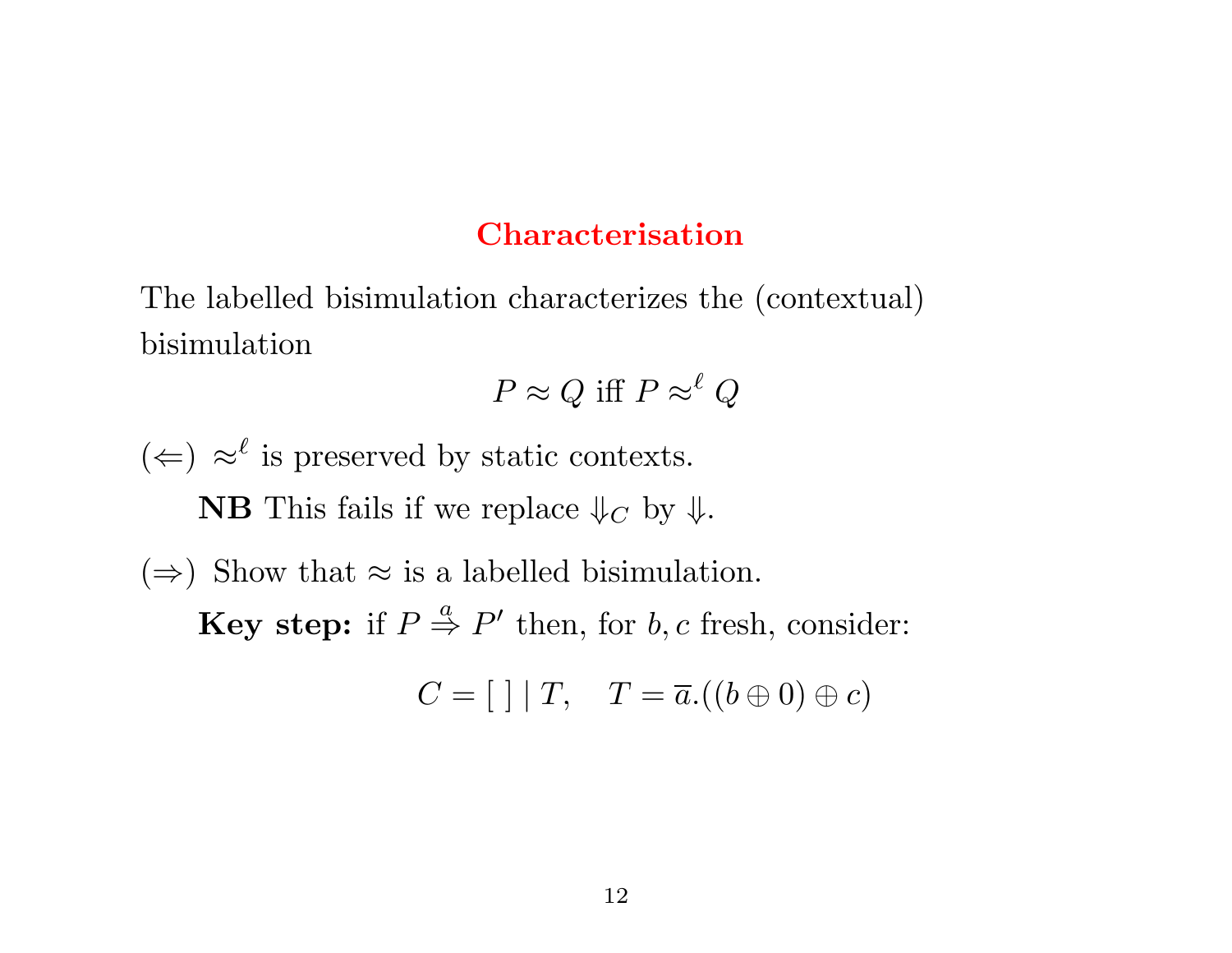#### Corollaries of characterisation

**Def** A process P is reactive if whenever  $P \stackrel{\mu_1}{\Rightarrow} \cdots \stackrel{\mu_n}{\Rightarrow} Q$  we have that all internal  $(\tau)$  reduction sequences from  $Q$  terminate.

- 1. Bisimulation on timed CCS is conservative over the bisimulation on (untimed) CCS.
- 2. On *reactive* (T)CCS processes, the bisimulation *coincides* with the usual ones (denoted with  $\approx^u$  and  $\approx^u_{ccs}$ ).
- 3. On *non-reactive* TCCS processes,  $P \approx^u Q$  implies  $P \approx Q$ .
- 4. The converse fails recalling  $\Omega \approx (\Omega \mid a)$ .
- 5. On *non-reactive* CCS processes,  $P \approx^u Q$  implies both  $P \approx_{ccs}^u Q$ and  $P \approx Q$  while  $\approx_{ccs}^{u}$  and  $\approx$  are *incomparable*.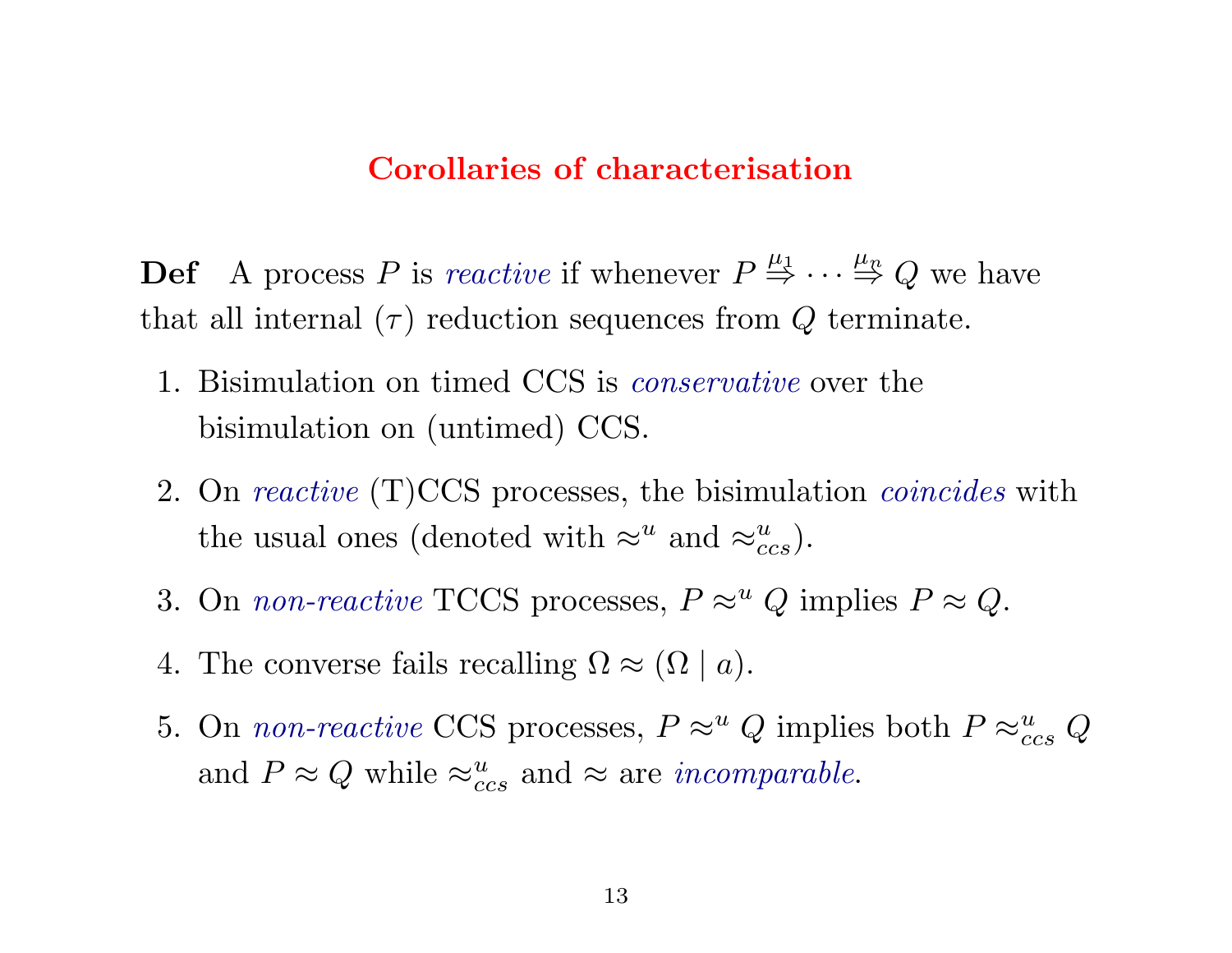# Summary

- Internal reduction provides automatically an observable: may convergence.
- Observing may convergence is quite natural in a timed context.
- The characterisation of the resulting equivalence relies on the concept of contextual convergence.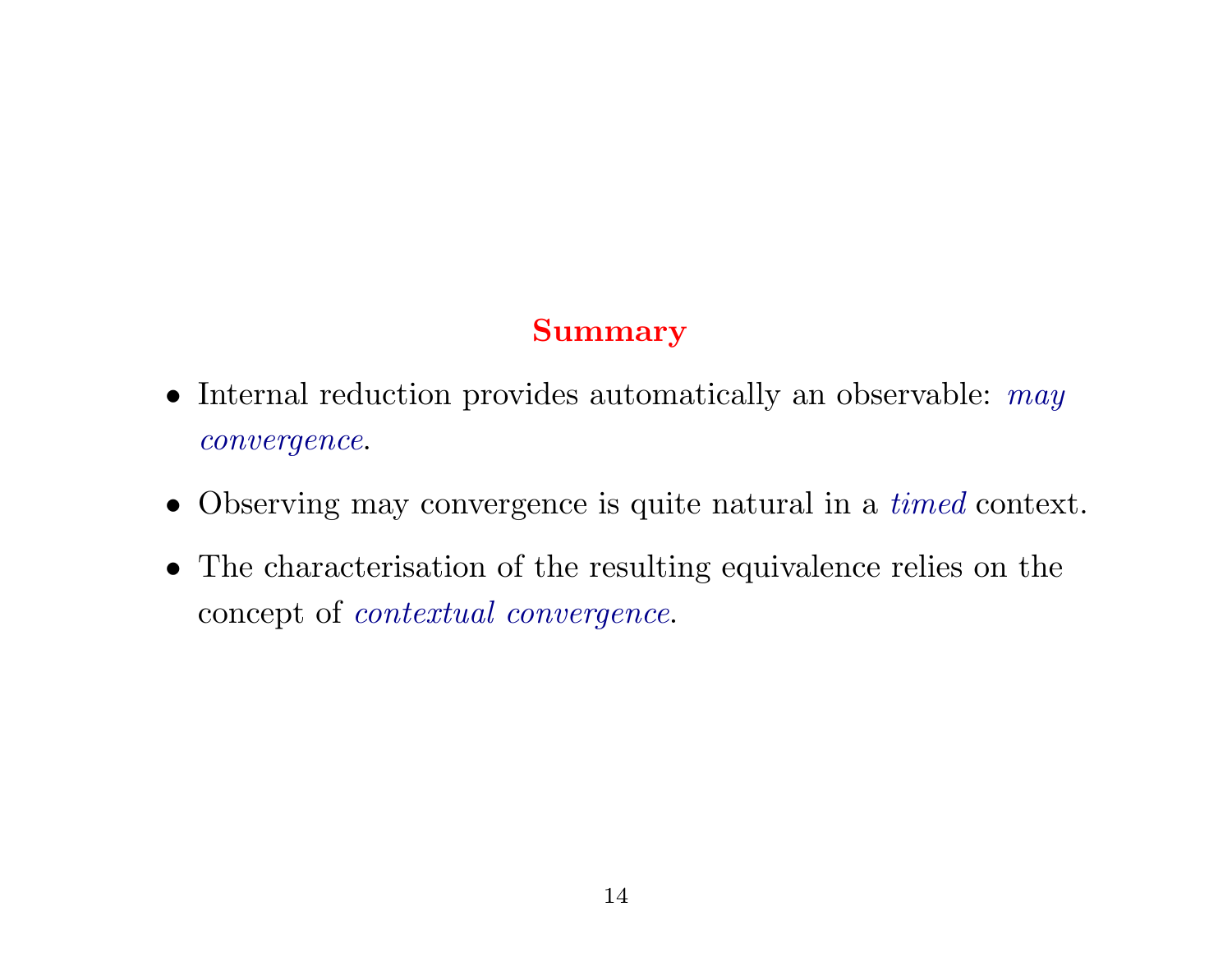## More work

- One can play a similar game when additionally observing divergence or equivalently must convergence (= strong normalisation). One distinguishes  $A = \tau.A + \tau.0$  from 0.
- The approach seems to work in other contexts. E.g.
	- CCS with asynchronous communication.
	- TCCS with signal based communication:

$$
\mathsf{emit}(s) = \overline{s}.\mathsf{emit}(s) \triangleright 0
$$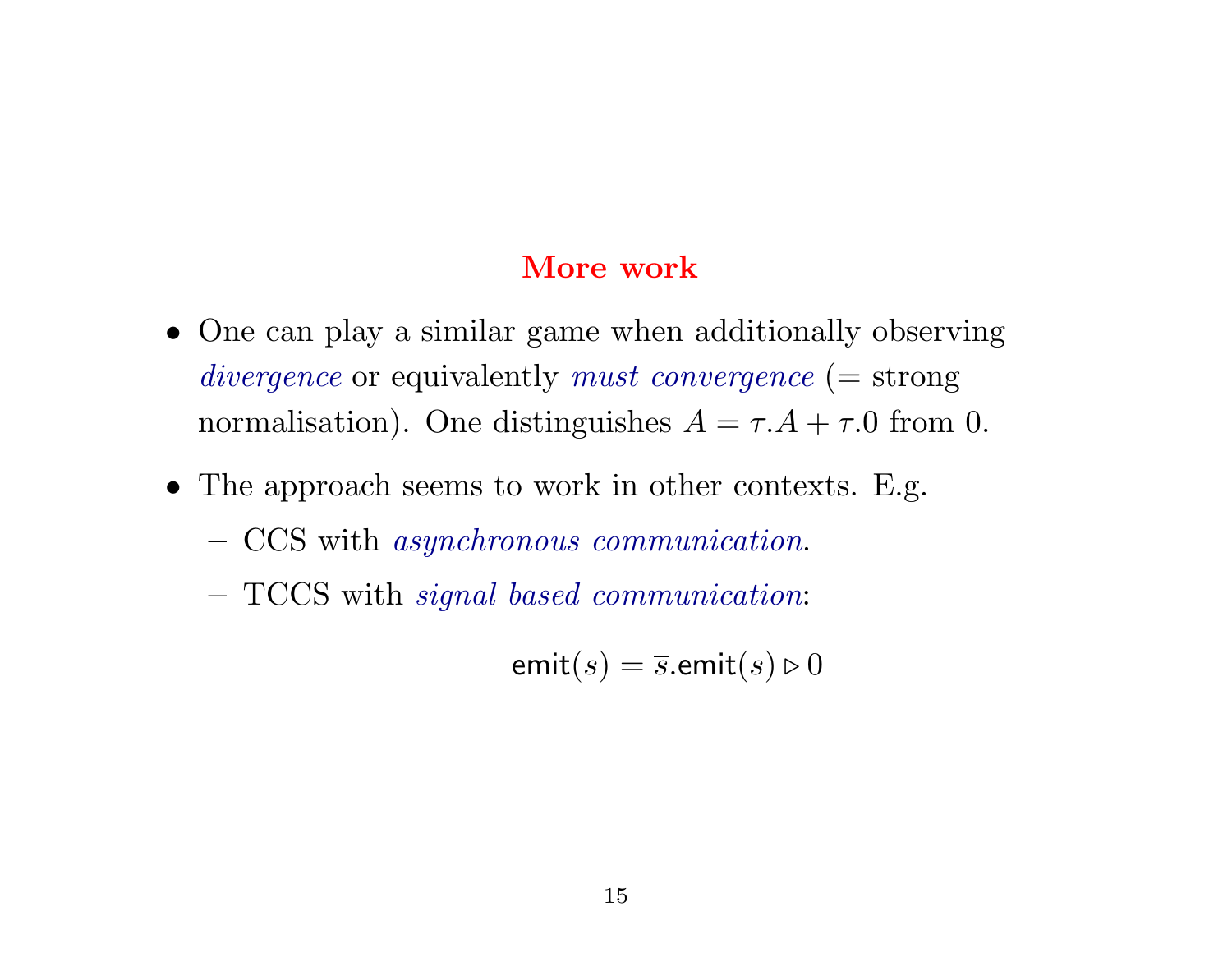# Remark on previous work

- The usual bisimulation  $\approx^u$  restricted to CCS processes corresponds to a known bisimulation where one observes both labels and may convergence.
- This bisimulation is called *stable* in Lohrey et al. 02 and it provides another way to embed fully abstractly CCS into TCCS.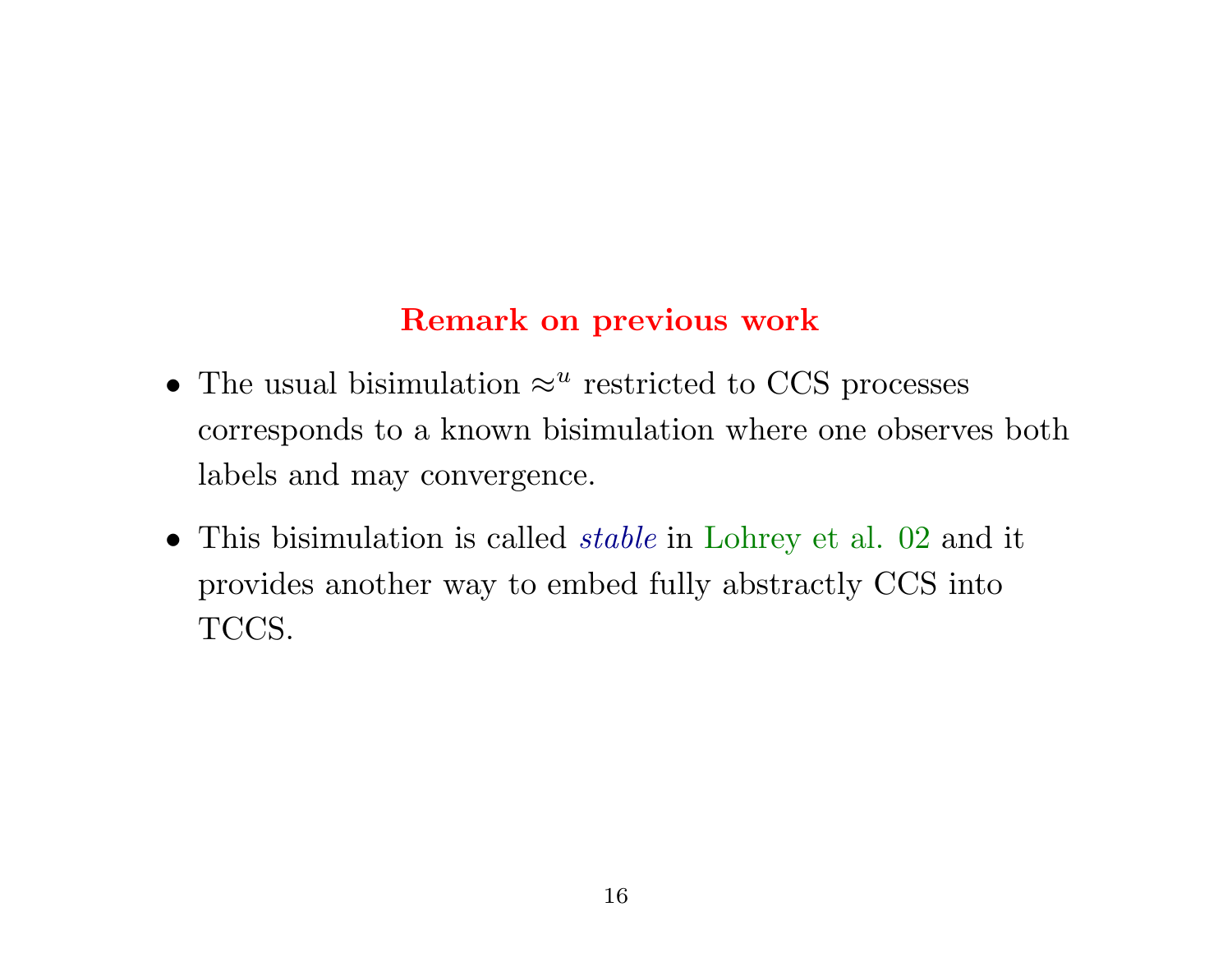#### Why testing equivalence is not conservative

Let

$$
P = a.(b + c.b) + a.(d + c.d) \qquad Q = a.(b + c.d) + a.(d + c.b)
$$

Then

$$
P = ^{test}_{CCS} Q \qquad P \neq ^{test}_{TCCS} Q
$$

Indeed, consider the test  $T = \overline{a}.(\overline{b}.\top \triangleright \overline{c}.\overline{b}.\top).$ 

 $Q \mid T$  must produce the 'observable' action  $\top$  in the first or second instant while  $P | T$  may fail to do that.

The *else-next* operator allows to test that a process in a stable state cannot perform a certain action